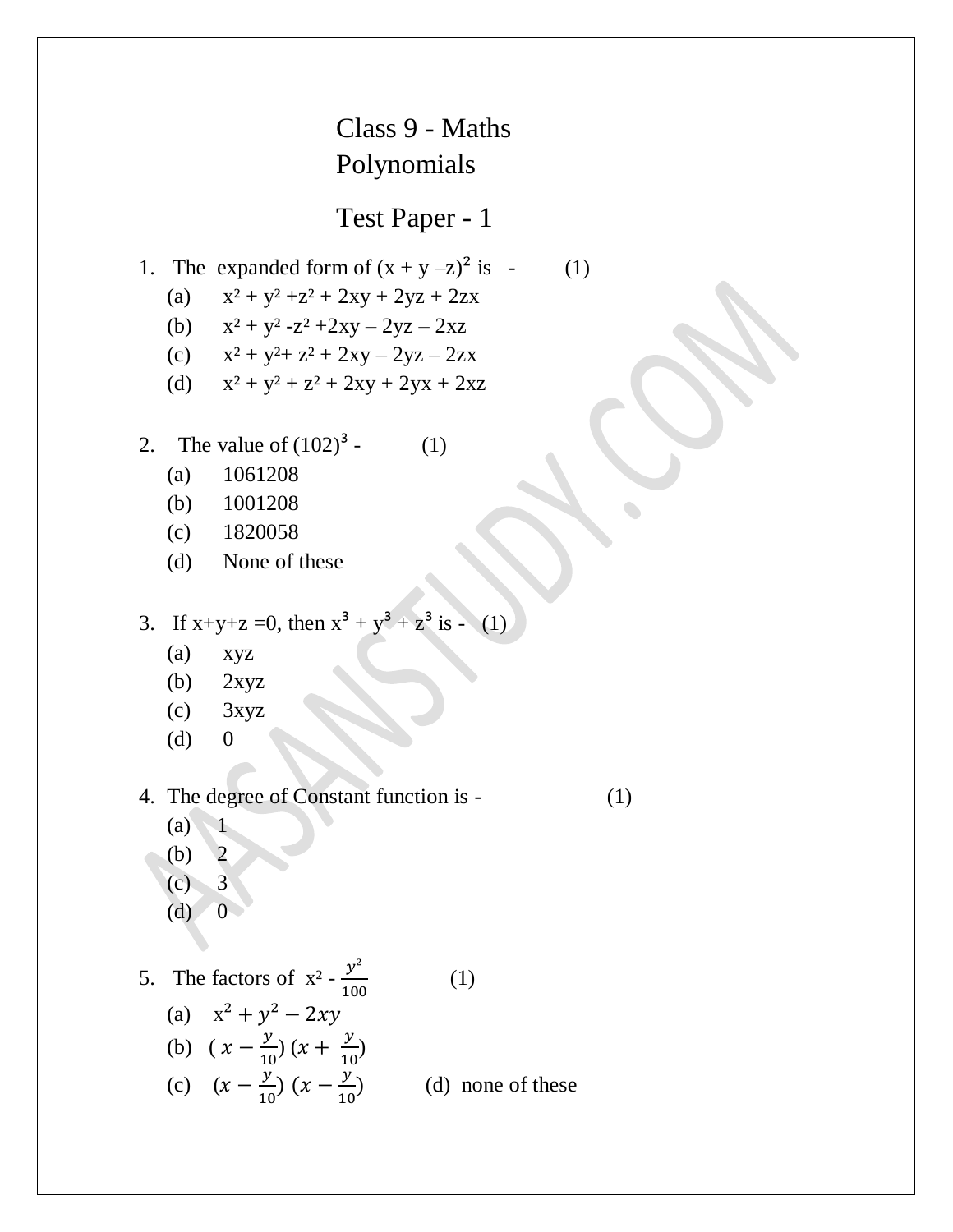6. 
$$
(x + y)^3 = ?
$$
  
\n(a)  $(x^3 + y^3 - 3xy(x + y))$   
\n(b)  $(x^3 + y^3 + 3xy(x + y))$   
\n(c)  $(x^3 - y^3 - 3xy(x + y))$   
\n(d)  $(x^3 - y^3 - 3xy(x - y))$   
\n7. 97 x 107 = ? using Identity -  
\n(a)  $x^2 + (a + b)x + ab$  (b)  $x^2 + (a - b)x - ab$   
\n(c)  $x^2 + (a + b)x - ab$  (d) None of these  
\n8. (-11)<sup>3</sup> + (7)<sup>3</sup> + (4)<sup>3</sup> will be equal to -

- (a) 3 x 11 x 7 x 4 (b) 3 x (-11) x 7 x 4 (c)  $(-11 + 7 + 4)$ (d) 0
- 9. Factors of  $x^3+y^3+3x^2y+3xy^2$  are-

(a) 
$$
(x + y)^3
$$
 (b)  $(x - y)^3$  (c)  $(x^3 + y^3)$  (d)  $(x^3 - y^3)$ 

10. Factors of  $(9x^2 - 6xy + y^2)$  are-

 $\bullet$ 

(a) 
$$
(3x + y)^2
$$
 (b)  $(3x - y)^2$  (c)  $(3x+y)(3x-y)$  (d) None of these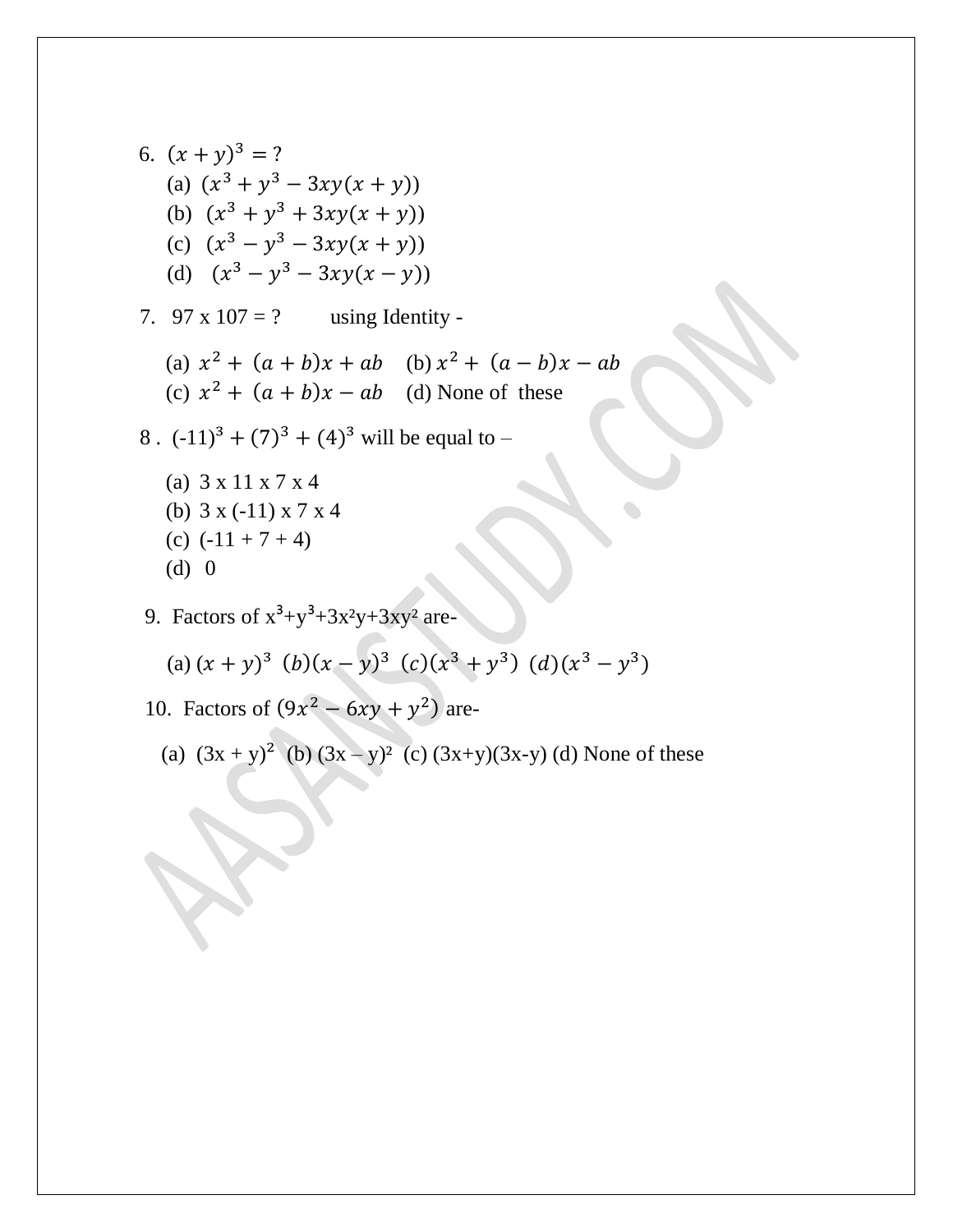8. Half of a herd of deer are grazing in the field and three fourth of the remaining are playing nearby. The rest 9 are drinking water from the pond.

Find the number of deer in the herd. (3)

9. Sum of the digits of a two digit number is 12. When we interchange the digits, it is found that the resulting new number is greater than the original number by 54. What is the two-digit number? (3)

10.Divide 4500 into two parts such that 5% of the first part is equal to 10% of the second part. (3)

 11. Three numbers are in the ratio of 4:5:6.If the sum of the largest and smallest equals the sum of the third and 55. Find the numbers. (3)